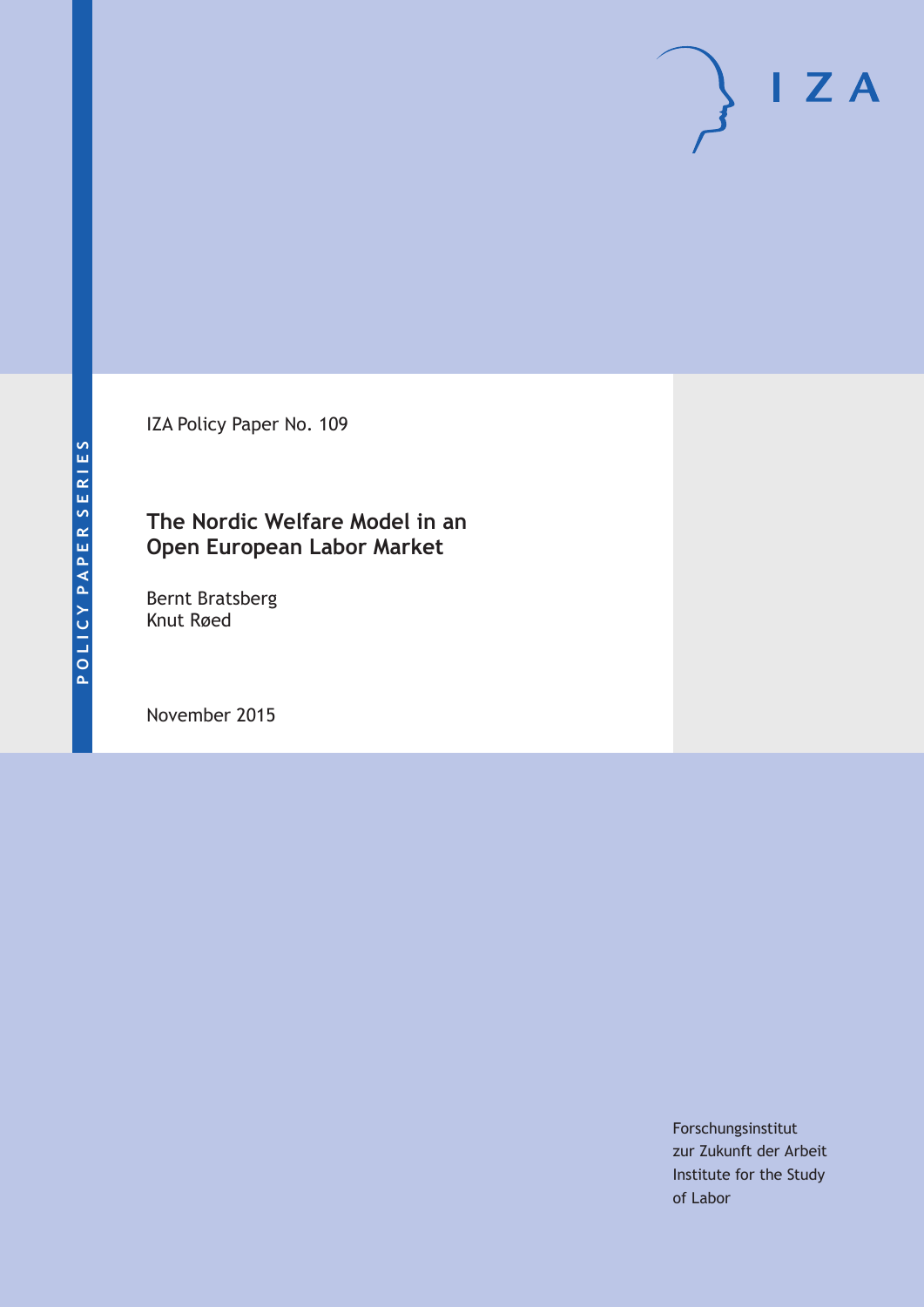# **The Nordic Welfare Model in an Open European Labor Market**

# **Bernt Bratsberg**

*Ragnar Frisch Centre of Economic Research* 

# **Knut Røed**

*Ragnar Frisch Centre of Economic Research and IZA* 

> Policy Paper No. 109 November 2015

> > IZA

P.O. Box 7240 53072 Bonn Germany

Phone: +49-228-3894-0 Fax: +49-228-3894-180 E-mail: iza@iza.org

The IZA Policy Paper Series publishes work by IZA staff and network members with immediate relevance for policymakers. Any opinions and views on policy expressed are those of the author(s). IZA takes no institutional policy positions. The IZA research network is committed to the IZA Guiding Principles of Research Integrity.

The Institute for the Study of Labor (IZA) in Bonn is a local and virtual international research center and a place of communication between science, politics and business. IZA is an independent nonprofit organization supported by Deutsche Post Foundation.

The papers often represent preliminary work and are circulated to encourage discussion. Citation of such a paper should account for its provisional character. A revised version may be available directly from the corresponding author.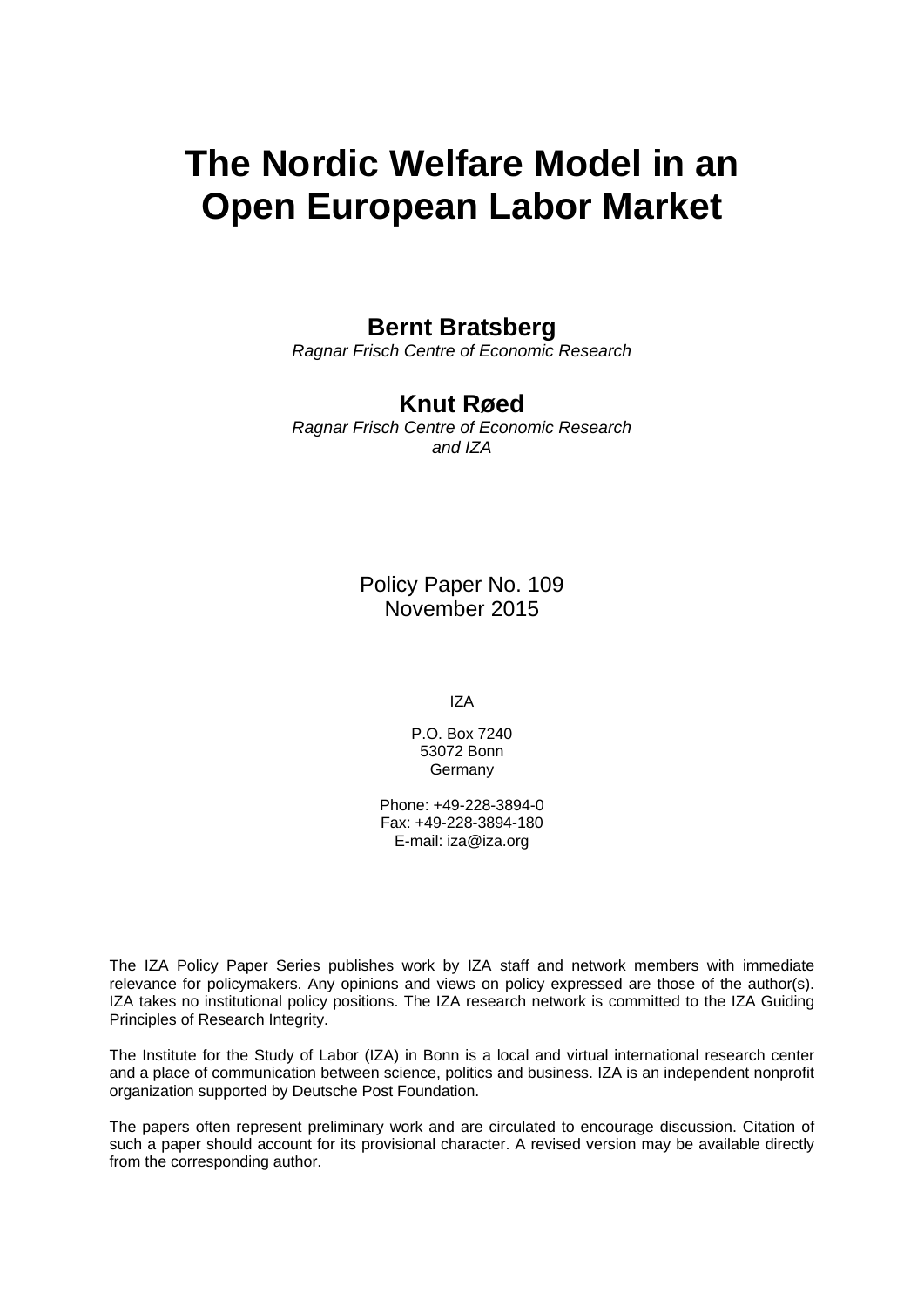IZA Policy Paper No. 109 November 2015

# **ABSTRACT**

# **The Nordic Welfare Model in an Open European Labor Market1**

Is it possible to sustain an ambitious and redistributive Nordic welfare state in a Europe with open borders? Drawing on longitudinal administrative records spanning four decades, we first present discouraging historical evidence showing that labor migrants from low‐income source countries tend to have unstable employment careers with marked overrepresentation in welfare programs. This pattern extends to post-accession labor migrants from Eastern Europe, who quickly experience high rates of unemployment. The article discusses possible avenues for making the welfare state "migration robust." We argue that there are alternatives to reclosing borders and/or cutting down welfare state ambitions, and recommend policies based on strengthening of activity requirements in social insurance programs, raising minimum job standards, and substitution of work-oriented services for cash-based family allowances.

JEL Classification: F22, H55, J22

Keywords: labor migration, social insurance, EU enlargement

Corresponding author:

 $\overline{\phantom{a}}$ 

Knut Røed The Ragnar Frisch Centre for Economic Research Gaustadalléen 21 0349 Oslo Norway E-mail: knut.roed@frisch.uio.no

<sup>1</sup> We are grateful to Torben Andersen, Gregory Clayes, Jesper Roine, and participants at the 2015 NEPR conference in Helsinki for valuable comments. The paper draws on research funded by the Norwegian Research Council (projects "Work Life Challenges ‐ workforce management and worker involvement solutions" and "European Strains") and is part of the research activities of the Centre of Equality, Social Organization, and Performance, University of Oslo. Data made available by Statistics Norway have been essential for this research. The manuscript is prepared for the Nordic Economic Policy Review volume on "Whither the Nordic Model."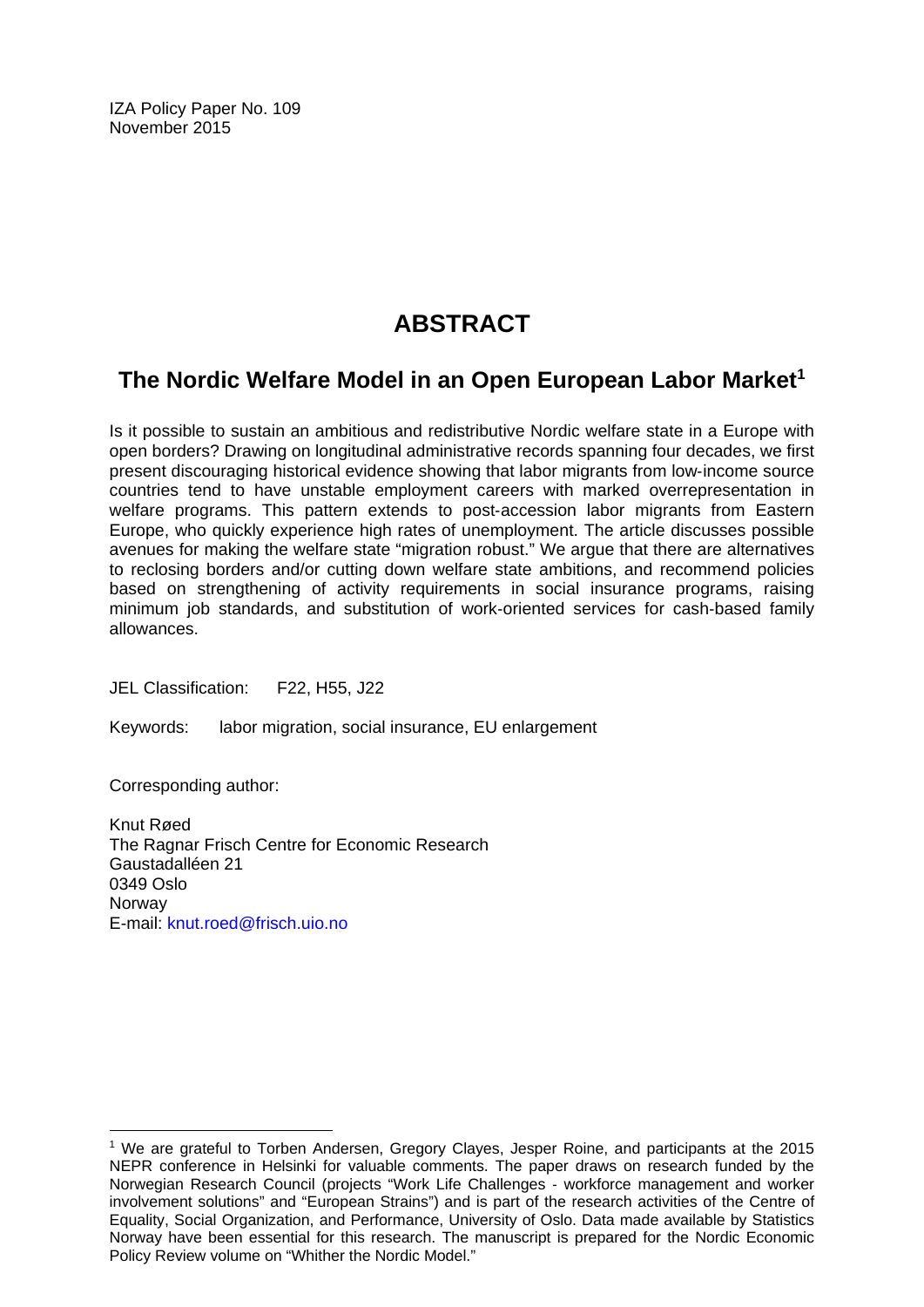The recent enlargements of the EU Single Market represent new opportunities for growth and prosperity. The liberalized migration regime that followed allows workers to flow more easily toward their best potential use (Kahanec et al., 2014; see also Clemens, 2011 and Kennan, 2012). Improved labor mobility removes bottlenecks in production processes and facilitates dynamic cushioning of regional cyclical fluctuations. Left unhindered, the open‐border policy is a powerful tool for raising and equalizing living standards across Europe, and thus for promoting economic and social cohesion. However, at least in the short and intermediate terms, the integrated labor market also presents some political and economic challenges. Large cross‐country differences in labor productivity, wages, and social insurance standards may trigger migration flows that place pressure on present welfare state institutions (Sinn, 2002; Kvist, 2004). In particular, the fact that social insurance benefits in the Nordic countries by far exceed typical wages in most accession countries may distort migration flows and weaken labor migrants' incentives to remain in productive employment over the long haul. As we show below, prior empirical evidence points to a considerable risk that labor immigrants from low-income countries fail to establish lifecycle employment and earnings careers on par with natives, but instead exhibit high rates of premature labor market exit and welfare uptake.<sup>2</sup> Beyond their mere fiscal implications, such processes may well lead to economic marginalization of minority groups and, as discussed by Mollerstrom (2015), reinforce any decline in popular support for redistribution linked to growing demographic heterogeneity as many natives will perceive it as less likely that they will be on the receiving end. This brings to the fore questions of how labor market institutions and social insurance systems should adapt in order to reap the full benefits – and avoid the perils – of an integrated European labor market.

Based on Norwegian administrative register data, this paper first reexamines past experiences with labor immigration. Labor immigration benefits the welfare state in the short run through its immediate expansion of labor supply. But, the impacts on the fiscal sustainability of the welfare state also depend on the migrants' long-term integration in the labor market and their rate of return migration. Our brief review of prior studies, paired with new evidence on labor market outcomes of recent European labor migrants, indicates grounds for concern: Labor immigrants from countries with low economic development have more unstable employment patterns, and face a much higher probability of becoming reliant on social insurance transfers, than natives. We move on to discuss mechanisms that can explain these patterns, such as vulnerability to cyclical fluctuations; lack of language skills needed to adapt to new jobs/occupations in response to structural change; high effective replacement ratios in the social insurance system; and employer incentives to recruit lowskilled immigrant workers to jobs with low wages and poor working conditions. Finally, we discuss some policy options. We argue that a reintroduction of migration barriers is not the way to move forward. Instead we recommend policies aimed at making the Nordic welfare model more "migration robust": First, by establishing (or raising) minimum standards/wages in the labor market in order to prevent social dumping at the tax payers' expense, and, second, to make the social insurance system more participation oriented – essentially by substituting job offers and/or various forms of activation for pure cash transfers.

<sup>&</sup>lt;sup>2</sup> A large literature studies welfare uptake among immigrants and natives across Europe; see Nannestad (2004) for a review and Boeri (2010) and Barrett and Maitre (2013) for recent cross-country comparisons.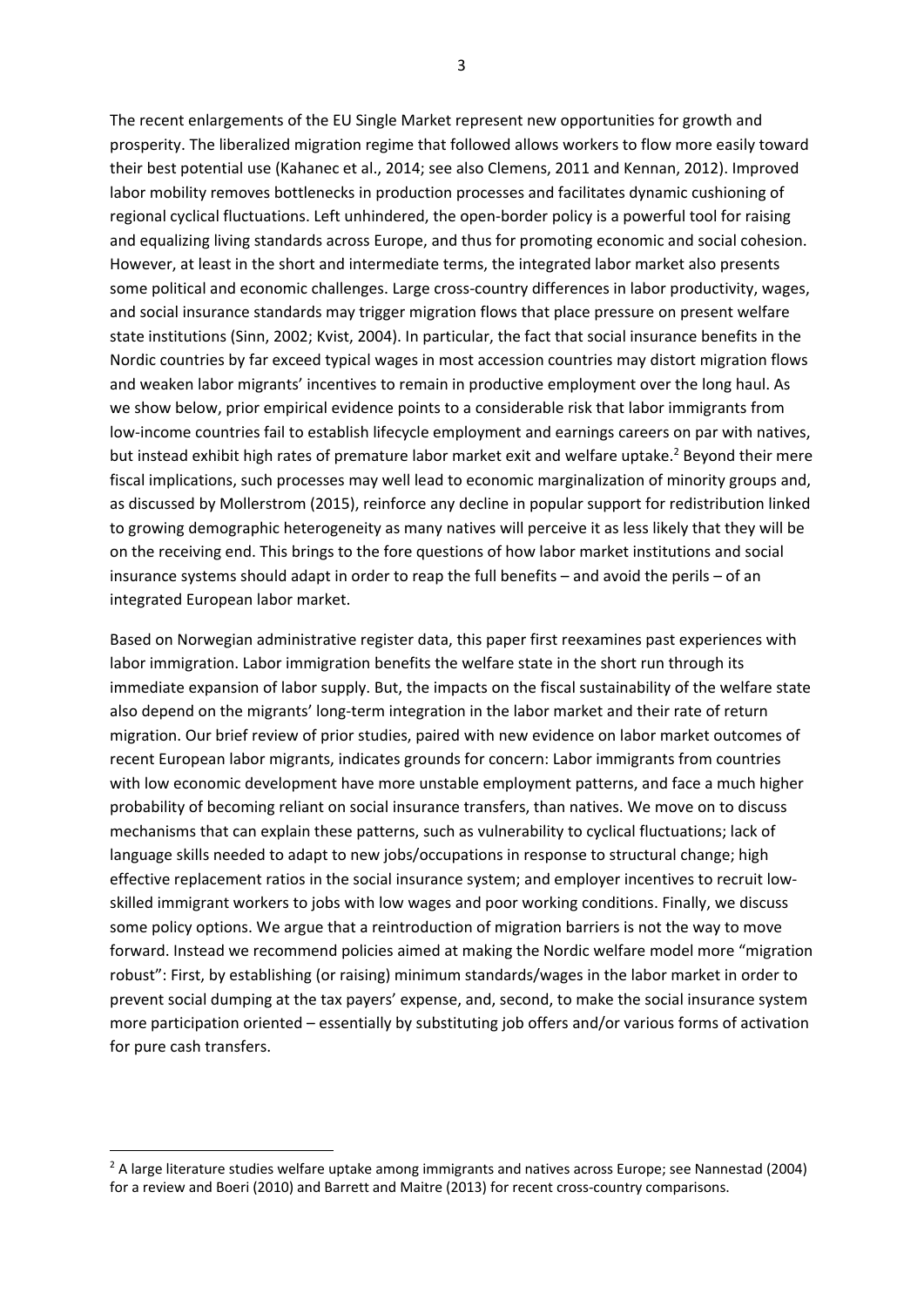# **1 Experiences prior to the enlargements of the European labor market**

Between 1975 and 2004, work‐based immigration to Norway from outside the Nordic region (the EEA area since 1994) was subject to strict regulations. Hence, in order to examine the long‐term labor market performance of labor immigrants from low-income countries, we have to go back to the waves that arrived just prior to the 1975 legislation. Although this obviously raises questions about comparability with today's migrants and today's labor market institutions, the exercise has the advantage that it facilitates assessments of immigrant performance over four decades.

Bratsberg et al. (2010; 2014) have examined the lifecycle employment and earnings patterns of these early cohorts of labor migrants to Norway. Their analyses distinguish between immigrants from countries with similar earnings levels and living standards to those of Norway (i.e., Western Europe) and immigrants from countries with considerably lower earnings and living standards (e.g., Pakistan and Turkey). A key finding of these studies is that whereas labor immigrants from Western Europe had employment and earnings patterns similar to those of natives, the labor immigrants from lowincome countries had a disproportional tendency to drop out of labor market after 10‐15 years of employment.

The left‐hand panel of Figure 1 summarizes and updates some of the main findings of the prior studies by showing the annual employment rates of male immigrants who entered Norway during the early 1970s, and then remained in the country until 2013. Similarly, the right-hand panel shows employment rates for female immigrants who entered during the late 1970s (with the delayed entry period explained by the fact that very few women from low-income countries arrived during the early 1970s; the majority of those from the late 1970s being spouses of the male cohorts of the early 1970s). Here, we distinguish between three different regions of origin that dominated labor‐related migration to Norway during this period: i) Pakistan and Turkey, ii) the Nordic countries, and iii) the rest of Western Europe (denoted EEA in the figure). In addition, we show employment rates for a comparison group of natives, stratified to have the exact same age composition as the three immigrant groups put together. Since the age compositions of these groups were roughly the same (with the typical immigrant being 24‐25 years of age at the time of arrival), we can compare the dynamic employment patterns directly. It is clear that lifecycle employment was *much* lower for labor immigrants from Pakistan and Turkey than for immigrants from Western Europe and natives. Employment levels tended to be high during the first years in Norway, but after around 10‐15 years of residency, they started to drop precipitously. Immigrants from the Nordic countries and the rest of Europe, on the other hand, had employment patterns very similar to natives.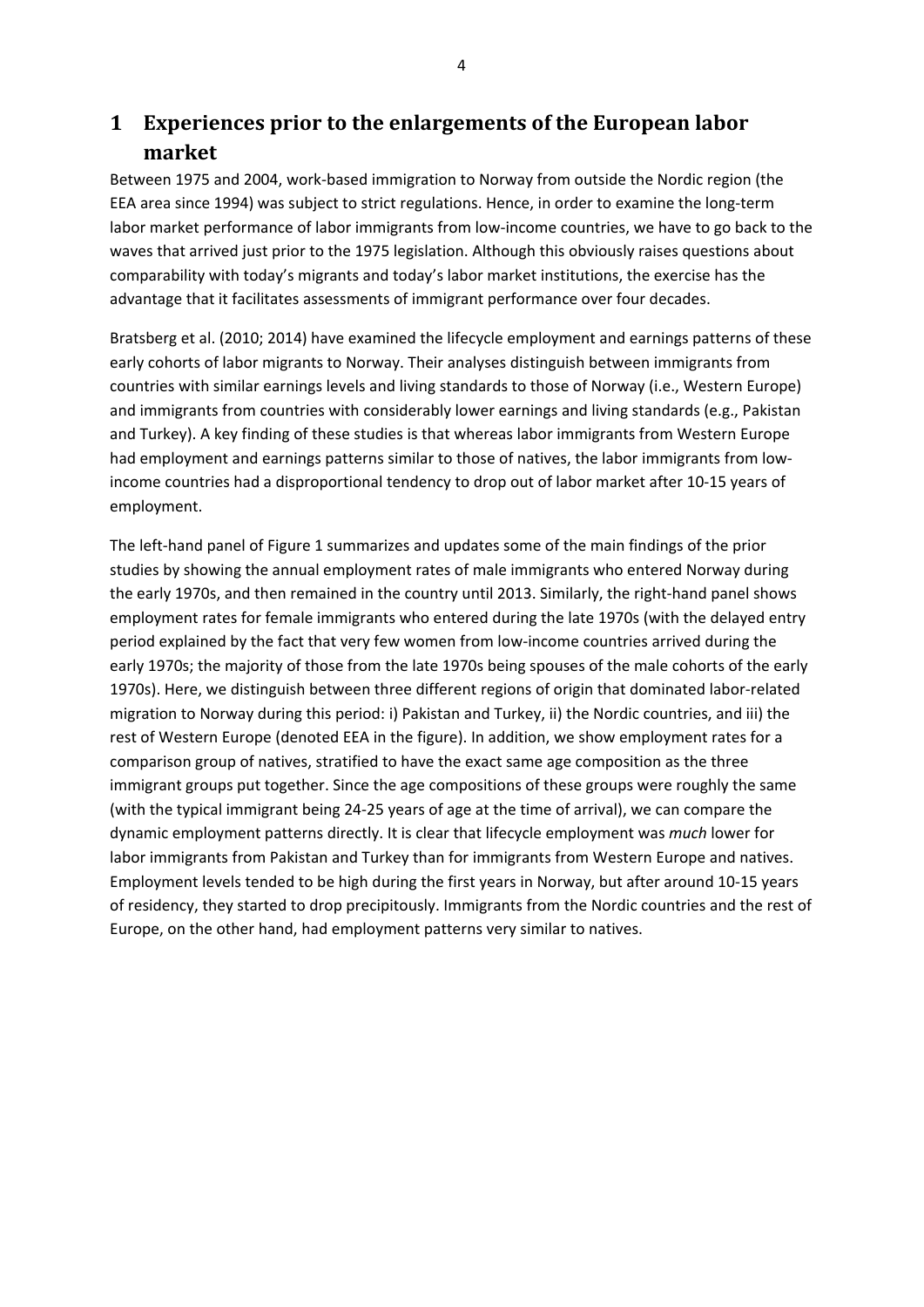

#### *Figure 1. Annual employment rates 1972‐2013, conditional on continued residency in Norway. Immigrants from the 1970s and native comparison groups.*

Note: Employment is defined as having annual labor or business earnings exceeding the base amount of the social insurance system (currently NOK 90,068). The figure shows annual averages for those aged 25‐64. The "EEA" group consists of immigrants from the following countries (with sample share in parenthesis); The United Kingdom (47), Germany (14), France (12), the Netherlands (10), Spain (4), Switzerland (4), Italy (3), Austria (2), Belgium (2), Ireland (1), Portugal (1), Greece (1), and Luxembourg (0).

Figure 2 illustrates how the low employment rates among immigrants from Pakistan and Turkey translate into correspondingly high participation rates in disability insurance programs. These data are available from 1992 only, but we see that already at this point more than 20 percent of the Pakistani and Turkish immigrants who arrived 15‐20 years earlier had become recipients of disability insurance benefits. By the end of our observation period, more than 60 percent of the labor migrants still in Norway, as well as their spouses, had become disability insurance claimants, compared to around 20 percent of the immigrants from high‐income countries.

The reason why we focus on disability insurance benefits here, and not, say, unemployment benefits or social assistance, is that the disability program had already become the major social insurance program for the 1970s cohort of labor immigrants when the data series for social insurance transfers start in 1992. Likewise, the unemployment insurance register data are first available in 1989 and we are unable to study the dynamic transitions between employment, unemployment insurance, and disability program enrollment during the critical downturn of the late 1980s. Unemployment insurance was presumably an important income source for many of the immigrants during the slump, but since these benefits are subject to time limits (currently a maximum of two years) the welfare state had to find other ways to ensure lasting solutions for persons who persistently failed to find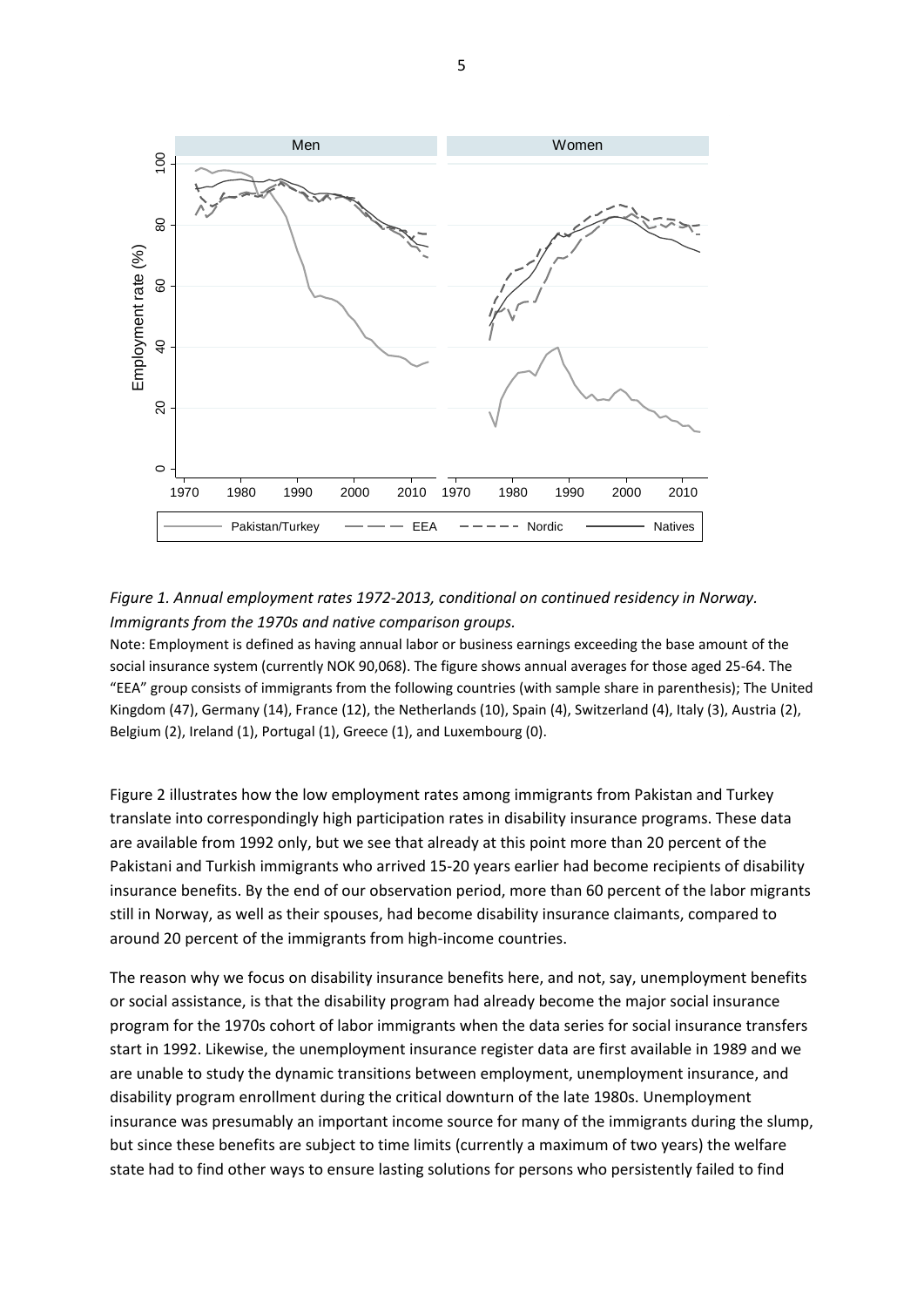new employment. Existing empirical evidence (Rege et al., 2009; Bratsberg et al., 2013) shows that there is a large "grey area" between unemployment and disability insurance programs: Job loss raises the probability of becoming a disability insurance claimant considerably, and Bratsberg et al. (2013) argue that disability insurance is sometimes unemployment insurance in disguise. For the cohorts under study, the underlying data indeed show a strong correlation between unemployment and subsequent disability program enrollment: For the men who first entered disability in 1993, unemployment insurance rates in 1989 were twice those of men who did not enter disability insurance.



*Figure 2. Disability program participation 1992‐2013, conditional on continued residency in Norway. Immigrants from the 1970s and native comparison groups.* Note: Figure entries are restricted to those aged 25‐64.

Given that we examine a wave of immigrants who arrived during the 1970s, it is now possible to assess their patterns of employment and earnings over their whole potential working lives. On average, the male labor immigrants from Pakistan and Turkey were employed 61.9 percent of all years between the ages of 25 and 66. To put this number into perspective, we have computed the corresponding number for native men of the same birth cohorts, who were employed 85.5 percent of their potential working lives. Examining annual earnings instead, we find that the labor immigrants from Pakistan and Turkey on average earned 177,791 NOK per year (not conditional on employment, and inflated to 2012 currency), whereas the comparable group of native men earned 328,464 NOK. Hence, the labor immigrants' lifetime earnings were on average only 54 percent of those of native men of the same birth cohorts.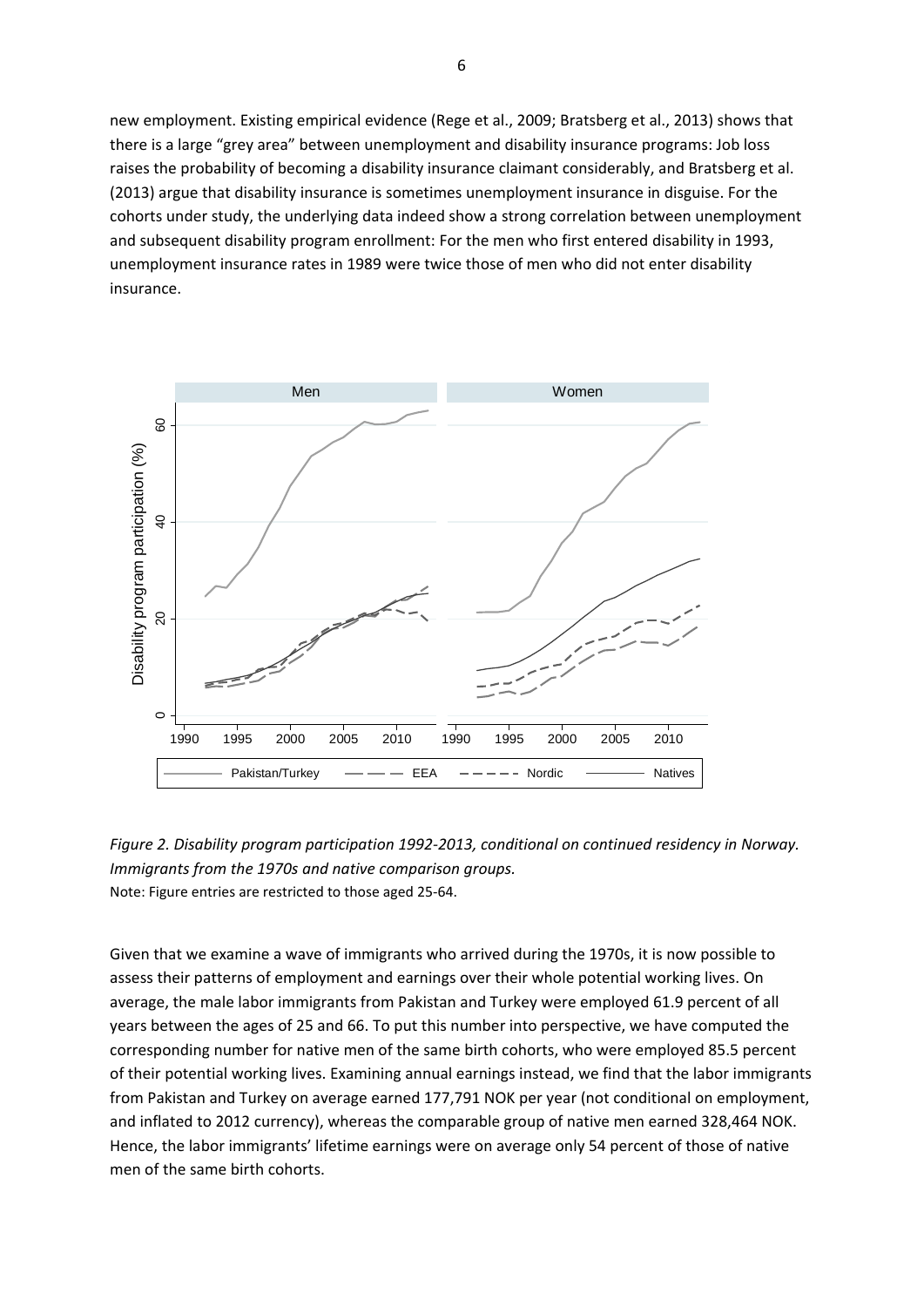Moving on to the spouses of these labor immigrants, we find that the women were employed in only 21.9 percent of all years between the ages of 25 and 66, with average annual earnings as low as 43,737 NOK. By comparison, native females of the same birth cohorts were employed 68.0 percent of their potential working‐life years, with average earnings equal to 176,772 NOK. Hence, the lifetime earnings of the cohort of immigrant women were only 25 percent of those of native-born women.

Lower lifetime earnings than natives do not necessarily indicate that immigrants represent a fiscal burden for the welfare state, however. In order to provide a broader assessment of the fiscal consequences of migration, one has to include contributions and expenditures over the complete lifecycle, taking into account that tax payers do not have to pay the costs of child care and education before immigrants arrive and that some immigrants will spend the last – and the most cost intensive in terms of health care – years of their life in their country of origin. Hence, the break‐even point of direct taxes paid versus benefits received likely involves lower lifetime labor earnings for immigrants than for natives (Preston, 2014).

Nevertheless, it is of paramount importance to understand why the immigrants from Pakistan and Turkey performed so poorly in the Norwegian labor market over the long term. Unfortunately, we are not able to provide complete evidence-based answers to this question. We know that business cycle fluctuations played an important role, as many of the immigrants lost their foothold in the labor market around the major cyclical downturns in the early and late 1980s; see Bratsberg et al. (2010). A large fraction was originally recruited to declining (and, to some extent, dying) industries and they did not possess the human capital and language skills typically required by the new and growing industries. Thus, dependency on temporary social insurance became prevalent. Since social insurance benefits are more generous for persons with children and dependent spouses, many of the immigrants experienced that social insurance gave as high, and in some cases even higher, family income than fulltime work (Bratsberg et al., 2010). This situation might have undermined incentives to provide the effort required for regaining a foothold in the labor market, thereby transforming temporary insurances into permanent ones.

The presence of a relatively comprehensive social security net in Norway, combined with large differences in living standards between Norway and the source country, further weakened the incentives for return migration among the labor migrants from low-income countries, even in cases were new employment could not be found in Norway. This illustrates an important asymmetry in labor-motivated migration patterns between countries with very different levels of development: Whereas high labor demand during economic booms in the wealthy country will attract workers from poor countries, there is no reason to believe that a subsequent economic bust will set the migration flows in reverse. At this point, there is a significant difference between labor migration flows across countries with similar and countries with very different living standards. The discrepancy also shows up in our data: While as many as three in four of the 1970s immigrants from the Nordic and other Western European countries had left Norway by 2013, this was the case for only one in four of the Pakistani and Turkish immigrants – despite the latter group's *much* poorer performance in the Norwegian labor market.

For those who did stay in Norway, the long‐term labor market performance of immigrants from the Nordic and other Western European countries is actually a completely different story: As Figures 1 and 2 showed, their lifecycle employment patterns are hardly distinguishable from those of natives,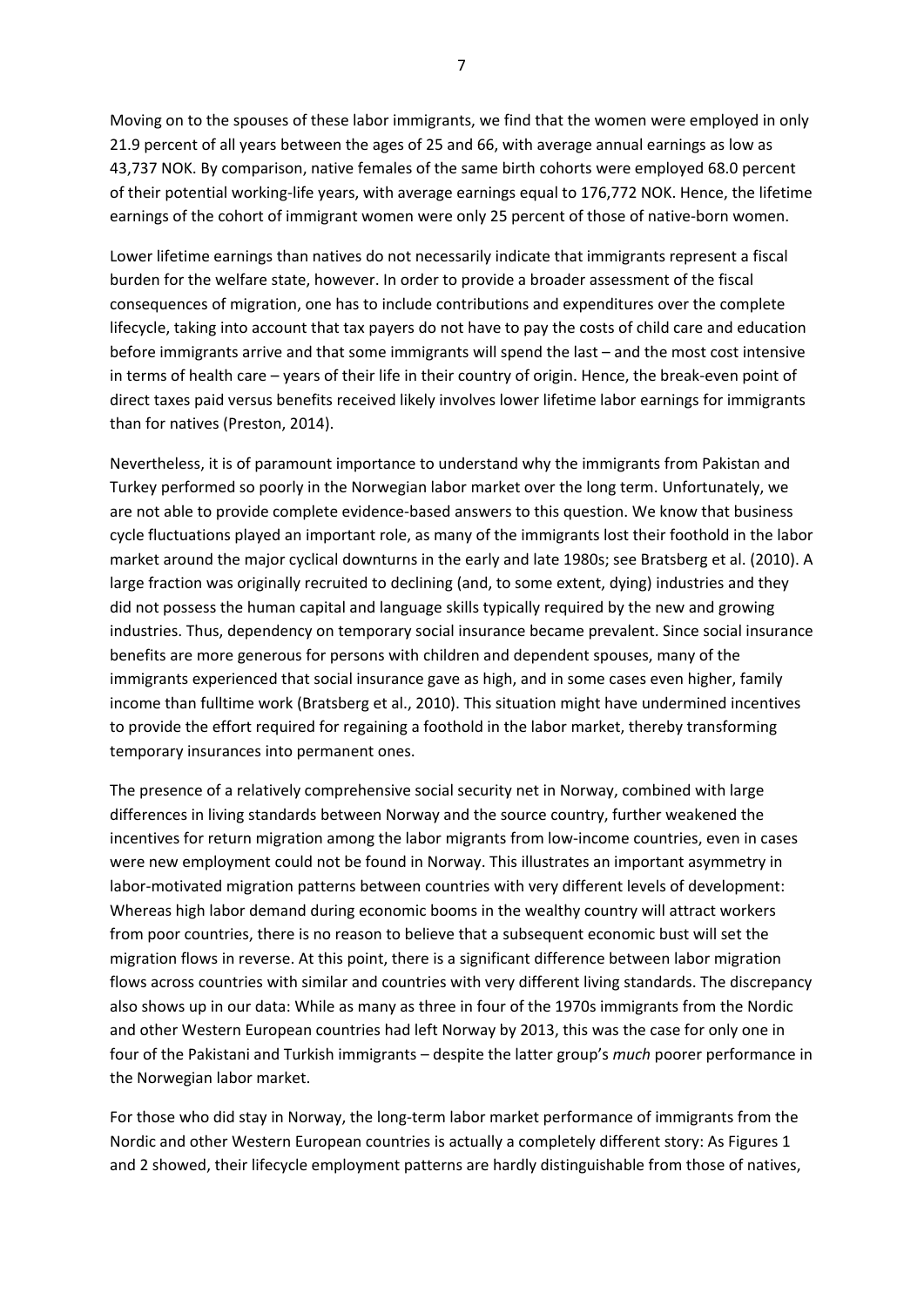and for females, participation in disability insurance programs is even considerably lower than for similarly aged native women.

## **2 Experiences since the expansions of the European labor market**

So, for the issue of how the new European flows of labor migrants will affect the long-term fiscal sustainability of the Nordic welfare states, a key question is whether the eastwards extensions of the European labor market will lead to migration flows and long‐term employment patterns that resemble the 1970s experiences with migration from poor or from rich source countries. Geographical and cultural closeness suggest that past immigration from Europe is the most relevant reference. However, since the new European labor market covers countries with large differences in economic development, and with very different labor market and social insurance institutions, the answer to the question is not obvious.

Given that the first eastwards extension of the European labor market took place only 11 years ago (in 2004), it is obviously too early to paint a complete picture of the lifecycle employment and earnings patterns of the new immigrants. What we can do, however, is to examine economic outcomes over a 10‐year period after entry. To do this, we look at three groups of recent European immigrants to Norway: i) those from the nearby Nordic countries, ii) those from other countries in Western Europe (for simplicity denoted EEA), and iii) those from the 2004 accession countries in Eastern Europe (denoted EU8). Specifically, we examine immigrants from these regions who arrived in Norway between 2005 and 2008 and were 17 to 46 years of age at the time of entry. Figure 3 first shows how long these migrants stayed in Norway. While fewer than 40 percent of the Nordic immigrants remained in Norway 10 years after arrival, this was the case for 70‐80 percent of the migrants from EU8, and around 50‐60 percent of the migrants from other countries in Western Europe, depending on gender. In other words, the return migration patterns of the new immigrants from the accession countries in Eastern Europe are closer to those we saw among 1970s immigrants from low-income countries than from countries in Western Europe.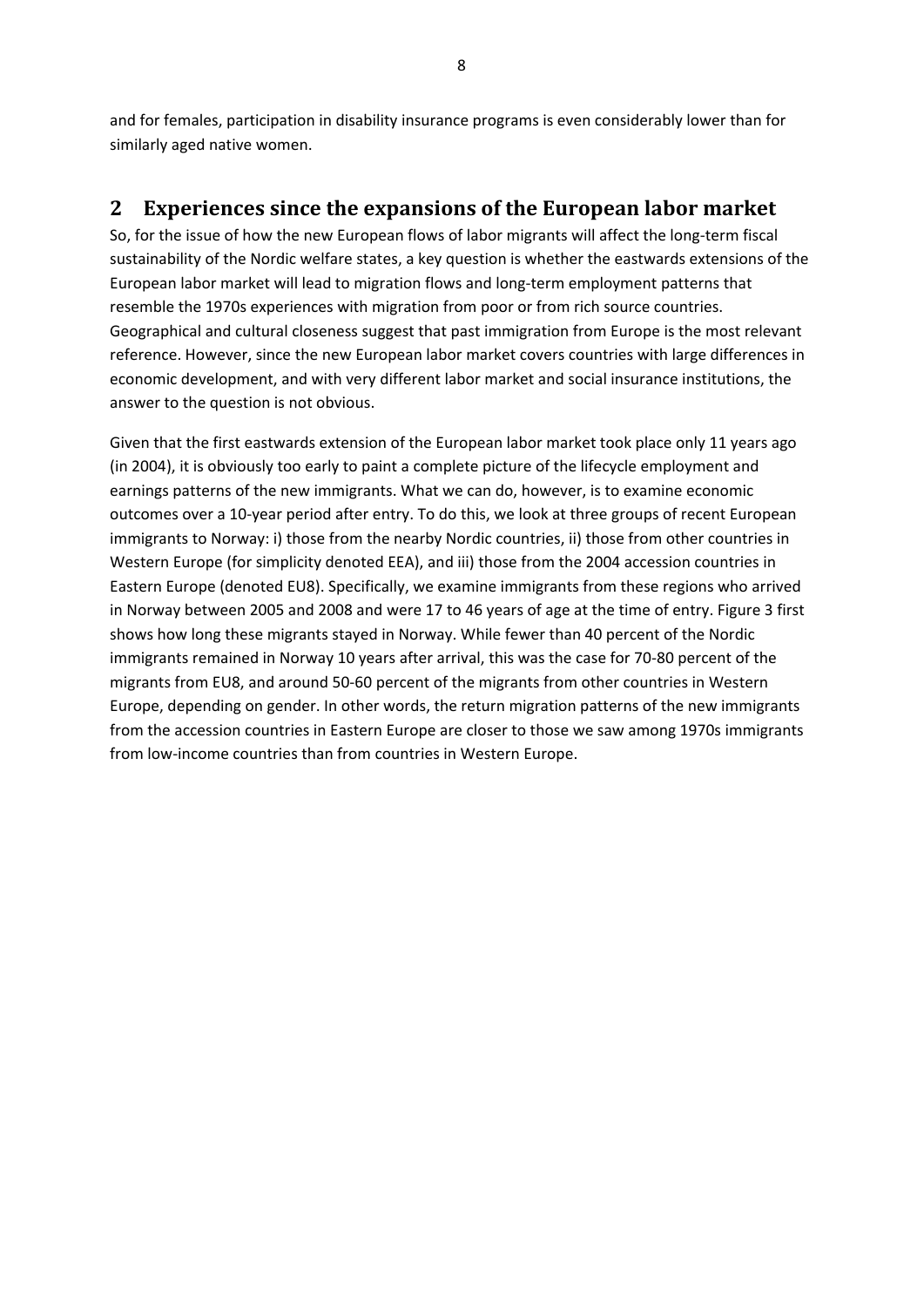

*Figure 3. Share of immigrants residing in Norway, by years since entry and region of origin.*  Note: Immigrant populations consist of 2005‐2008 arrivals age 17‐46 at entry. The EU8 group consists of immigrants from the following countries (with sample share in parenthesis); Poland (75), Lithuania (14), Slovakia (3), Latvia (3), Estonia (2), Hungary (1), Czech Republic (1), and Slovenia (0); and the "EEA" group of Germany (50), the United Kingdom (14), the Netherlands (10), France (9), Spain (4), Italy (4), Portugal (2), Austria (2), Switzerland (1), Belgium (1), Greece (1), Ireland (1), Liechtenstein (0), Luxembourg (0), Andorra (0), and San Marino (0).

Figure 4 displays, separately by gender, annual employment rates for each of the three immigrant groups. The employment figures are computed for persons aged 25 or more, conditional on continued residency in Norway (at the end of each calendar year), and also conditional on not being enrolled in education during the year. Again, we add a native comparison group with the same age composition as the various immigrant groups combined. (There is some variation in age across the three immigrant groups. To illustrate, among those in Norway at the end of 2010 the average age was 34.5 for the EU8 group, 35.7 for the EEA group, and 31.6 for those from the Nordic countries. When we reweight the native data to reflect the age distribution of each immigrant group, we uncover however only minor differences from the overall native employment numbers displayed in Figure 4.) The figure shows that employment rates for Nordic immigrants again tend to be high and indistinguishable from those of natives. Male immigrants from Eastern Europe also had very high employment rates in 2007 and 2008, but their employment rates apparently took a serious blow during the financial crisis in 2009‐2010. In 2013, however, their employment was almost back to native levels. Male immigrants from other Western European countries have consistently had employment rates somewhat below native levels. For female immigrants from both Western and Eastern Europe, we see patterns of relatively low employment rates the first years after immigration,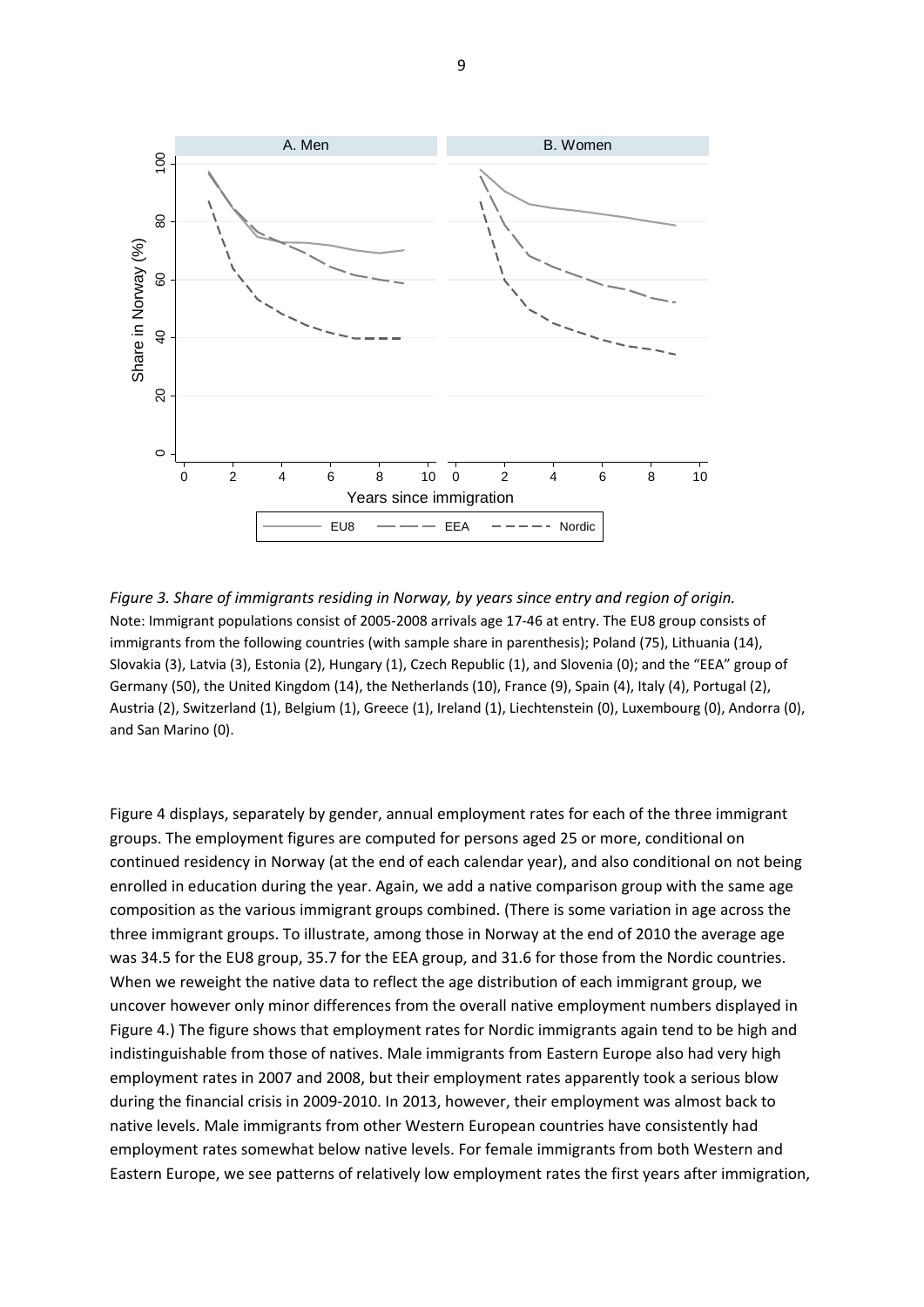followed by a gradual convergence toward native levels. The underlying data reveal that many of the female non‐Nordic immigrants were admitted as family immigrants (44% of the EU8 women and 39% of the EEA women, compared to only 1% and 7% of the male groups). The data also reveal that the convergence of female employment rates over time foremost is attributable to strong employment growth for those who entered on a family visa. A second point to note here is that, while Figure 1 showed similar employment profiles for natives and the 1970s immigrants from both the Nordic countries and other countries in Western Europe, the recent data indicate some differences between these groups. In particular, the recent Western European immigrants from outside the Nordic countries exhibit lower return migration rates and lag somewhat behind the Nordic group in the labor market. Plausible explanations for these patterns relate to the stronger links between admission and job offers for labor immigrants from outside the Nordic countries during the 1970s, with a greater emphasis on skills considered to be needed in the Norwegian labor market, along with the much stronger economic growth in Norway compared to the United Kingdom and continental Europe between 1970 and 2010. Hence, it is probable that the 1970s' cohorts of immigrants from Western Europe were particularly favorably selected in terms of their job opportunities in Norway.



#### *Figure 4. Employment rates 2006‐2013, immigrants arriving in 2005‐2008 and native comparison groups.*

Note: Employment is defined as having annual labor or business earnings exceeding the base amount of the social insurance system (in 2013 NOK 84,204). The data include persons at least 25 years of age, not enrolled in education, and with residency in Norway at the end of the calendar year.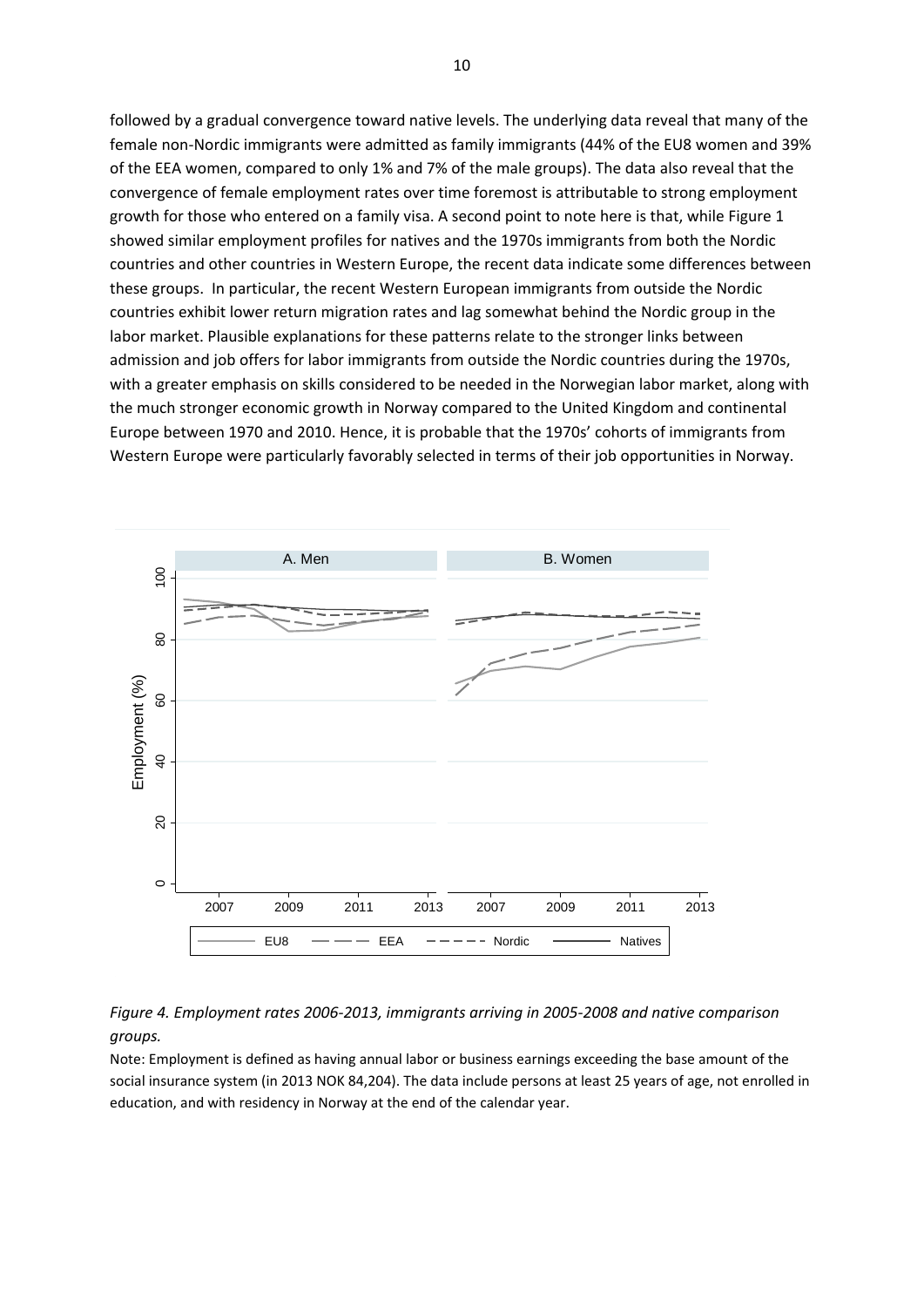Figure 5 shows average annual earnings for those who were employed each year. It is clear that labor earnings tend to be much lower for Eastern European immigrants than for all the other groups. Moreover, the figure gives no indication of the assimilation effects typically found elsewhere in the literature, whereby immigrant earnings grow more rapidly than those of natives during the first years in the host country. Instead, the earnings gap between natives and EU8 immigrants remained constant over the eight-year period considered, with the 2013 earnings of male EU8 immigrants 34 percent below those of native men and the earnings of female EU8 immigrants 24 percent below those of native women.



*Figure 5. Annual labor and business earnings 2007‐2013, conditional on employment. Immigrants arriving in 2005‐2008 and native comparison groups.*

One possible explanation for the relatively low earnings of EU8 immigrants is that they were recruited into occupations with particularly low wages. If we focus on immigrants and natives employed in the major immigrant occupations, the earnings gaps are reduced considerably; see Figure 6.The earnings differential between EU8 immigrants and natives remains significant, however, and again there is no indication of assimilation effects on immigrant earnings. When we compare natives and immigrants from accession countries who in 2008 worked in the five most common immigrant occupations, the earnings gap in 2013 stood at 22 percent for males and 13 percent for women.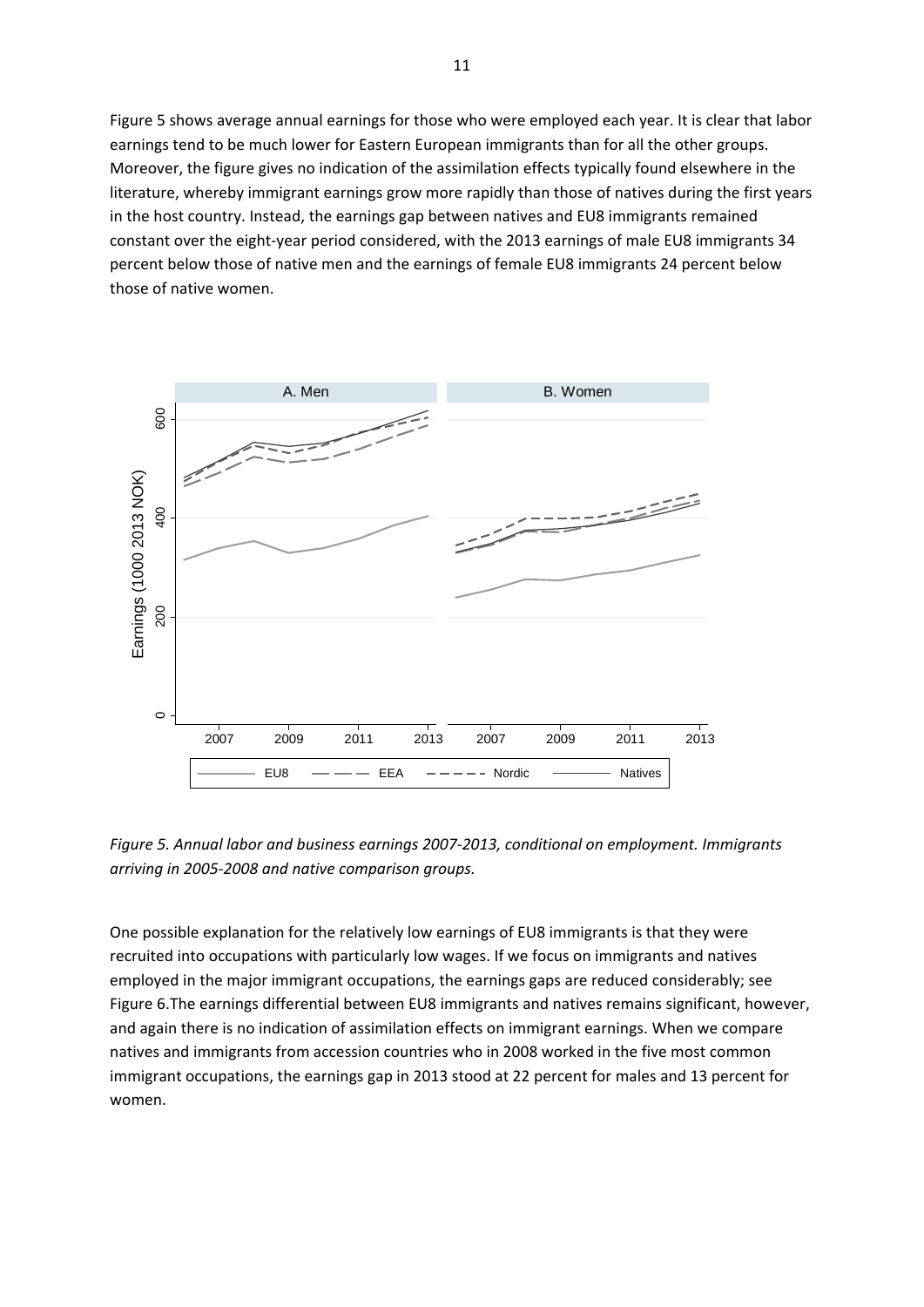

Figure 6. Annual labor and business earnings 2007-2013, conditional on employment in one of the five *main 2008 immigrant occupations.*

Note: The five main occupations and their employment share in the immigrant data are, for men, carpenter (11), clerical (10), construction laborer (6), cabinet maker (6), and brick layer (4), and, for women, cleaner (18), child care (6), sales (6), clerical (6), and waiter (5).

Even though most of the new Eastern European immigrants managed to maintain a foothold in the Norwegian labor market through the financial crisis, a relatively large fraction also claimed unemployment insurance (UI) benefits. Figure 7 shows the uptake of UI benefits month by month for immigrants still residing in Norway. For men, there was a huge spike in benefit claims around the financial crisis, starting late 2008, particularly for men from Eastern Europe. The EU8 claimant rates came back down around 2012, but have remained at much higher levels than those of other European immigrants and natives. And since 2012 they have again displayed an increasing pattern. For Eastern European women, we have seen a more monotonous increase in UI claimant rates after the financial crisis, albeit with slower growth since 2012. Of particular concern is that the UI claimant rates of the EU8 group seem to have stabilized at very high levels when compared to natives. In fact, in December 2014 (the last entry in Figure 7) the UI claimant rate among men from accession countries who had immigrated to Norway in 2005‐2008 was five times that of native men of the same age, and the claimant rate among women four times that of similarly aged native women.<sup>3</sup>

 $3$  As with earnings (see Figures 5 and 6), immigrant-native differences in UI uptake are smaller when we consider workers in the same occupation. To illustrate, when we restrict the sample to those in the major immigrant occupations used in Figure 6, the January 2011 uptake rate among male EU8 immigrants was 2.8 times that of native men (14.8 vs. 5.2%) and the uptake rate of EU8 women twice that of native women (7.7 vs. 3.8%). Bratsberg et al. (2014) study overall UI uptake during the financial crisis and find that differences in age,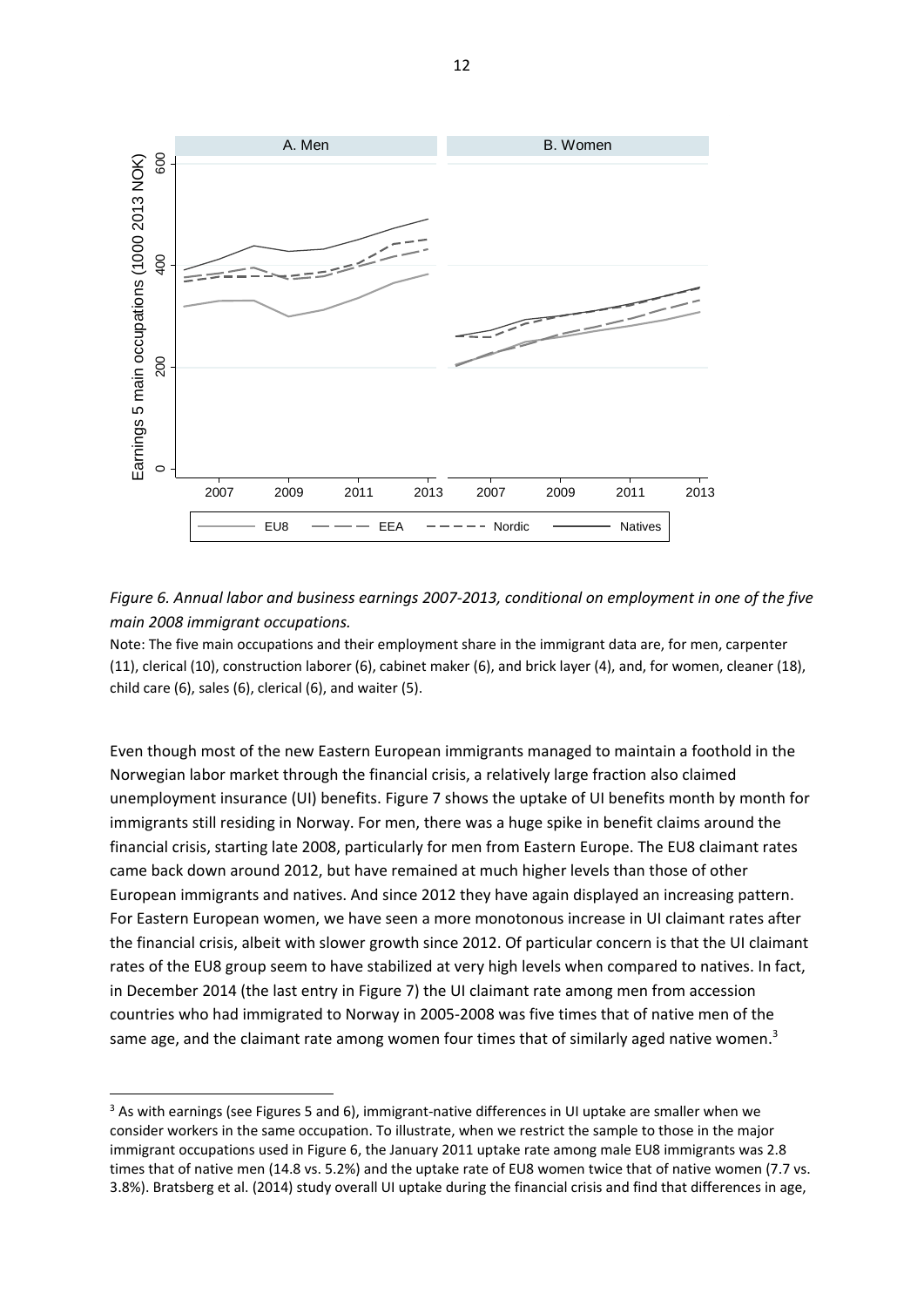Even immigrants from the Nordic and other Western European countries have had higher UI claimant rates than natives in the aftermath of the financial crisis, but at much lower levels than those of the EU8 immigrants.





The data include persons at least 25 years of age who are not enrolled in education and with residency in Norway at the end of each calendar year.

## **3 Structural challenges**

While it is too early to draw any firm conclusions regarding lifecycle employment in Norway, we do see some discouraging medium and long-term labor market performance patterns among the postenlargement immigrants from lower‐income countries in Europe. Why do we apparently fail to achieve full labor market integration on par with natives? We will focus here on three interrelated explanations.

The first is that immigrants often are recruited to jobs with low general skills requirements, and, in particular, to jobs where Norwegian language skills is not a key ingredient. These jobs are often temporary in nature and disproportionally found in cyclically sensitive industries such as construction. And since most firms practice a last-in-first-out principle in case of downsizing,

<u> 1989 - Johann Barbert Barbert Barbert Barbert Barbert Barbert Barbert Barbert Barbert Barbert Barbert Barbert</u> tenure, industry and occupation account for 40% of the observed difference in uptake between immigrant men from Eastern Europe and native men and 60% of the observed difference in UI uptake among women.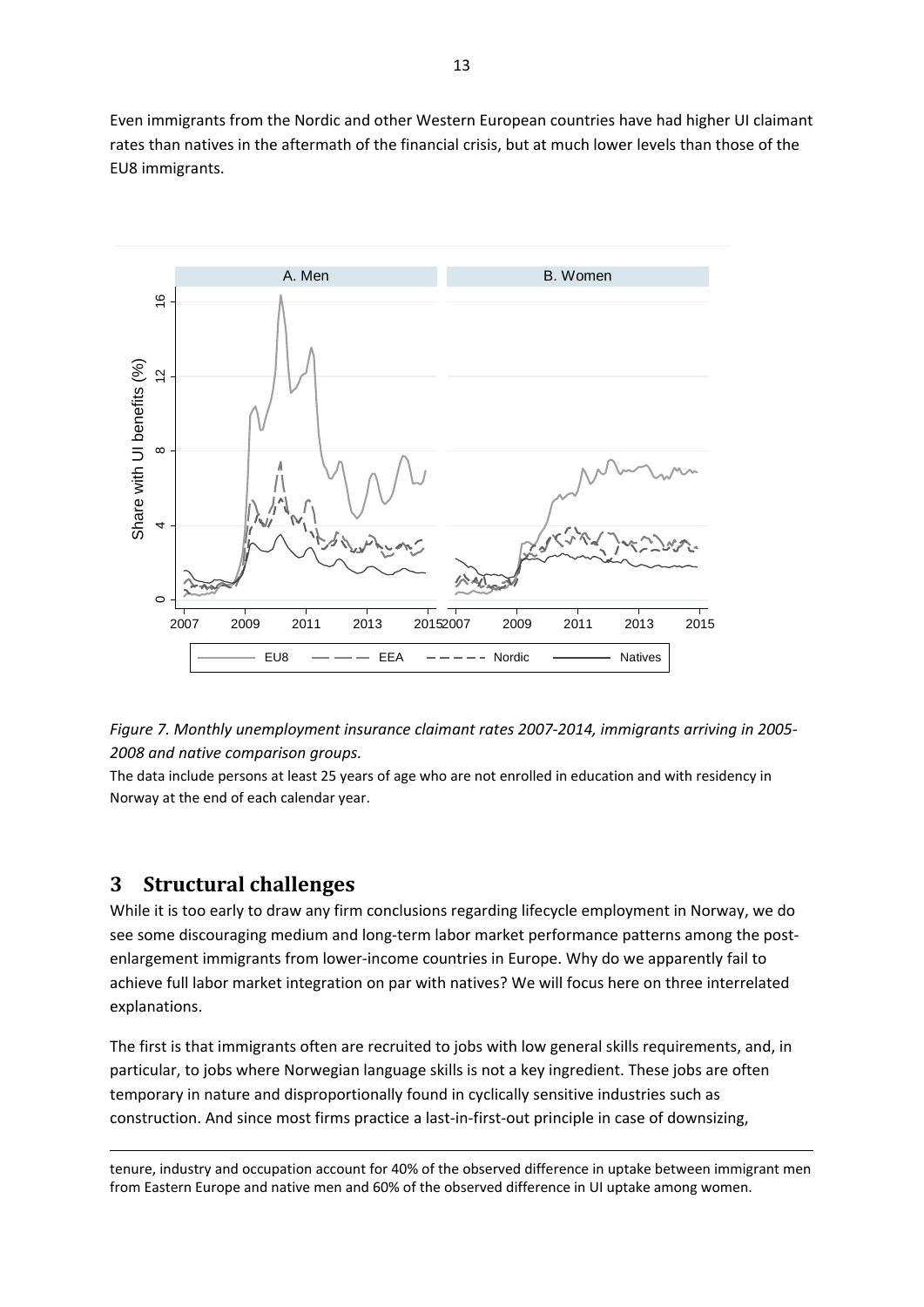immigrant workers generally have a high risk of becoming unemployed. Once unemployed, the lack of general qualifications and language skills obviously become a serious handicap in attempts to find other types of work.

Second, those who become unemployed are in most cases entitled to unemployment insurance (UI). In principle, UI entitlements are fully transferable within Europe. Among labor immigrant in Norway, entitlement will in any case follow if their labor earnings during the prior calendar year exceeded 1.5 times the base amount of the social security system (in 2013, earnings above NOK 126,000—or one third of the average earnings of male EU8 immigrants depicted in Figure 5). For workers from, say, Poland or Lithuania, Norwegian UI benefits will typically exceed earnings in the home country by an order of magnitude. In Table 1, we report average monthly UI benefits and wages in the home country, collected from the OECD Social and Welfare Statistics database (see columns I and II). These data show that typical Norwegian UI benefits are 7 to 15 times average UI benefits—and 4 to 5 times average wages—in Eastern Europe. Because the preceding section showed that Eastern European migrants earn less than natives and other migrants, we have also computed monthly UI benefits for those who actually claimed benefits in Norway in 2010 (see column III) as well as monthly pay among wage earners (column IV) and average monthly labor earnings for those employed during the year (column V). Although both benefits and wages of Eastern European migrants fall below those of the other groups considered, they remain much higher than UI benefits and wages at home. Hence, incentives for returning home to look for employment there are weak. A probable consequence is that many immigrants from accession countries remain registered as unemployed in Norway, despite being poorly qualified for new employment. For some of the unemployed, it will also be tempting to bring the insurance money back to the home country, where costs of living may be less than half of those in Norway, and thereby obtain a higher standard of living than what even a fulltime job could deliver in Norway. The rules of the UI program allow for such stays within the European labor market for a period of up to three months, but the absence of border controls between European countries obviously implies that it can be done to a much larger extent in practice.<sup>4</sup> Such opportunities may undermine incentives for active job search in Norway, and raise the reservation wage of the unemployed.

<sup>4</sup> Although the higher costs of living in Norway will mitigate some of the cross-country differences uncovered in Table 1, the possibility of exporting benefits justifies comparisons without adjustments for purchasing power parity.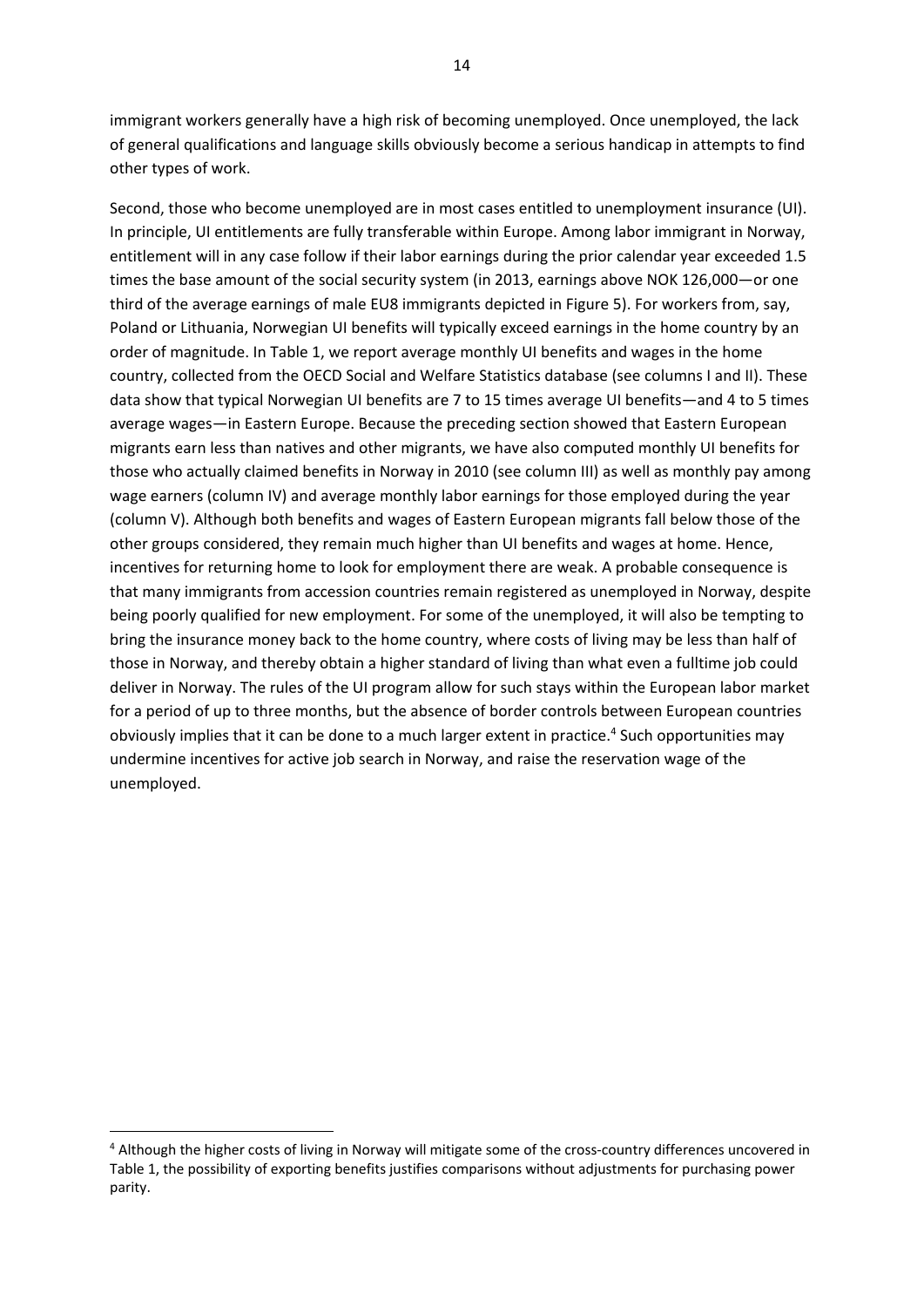|                | (1)        | (11)         | (III)          | (IV)         | (V)      |
|----------------|------------|--------------|----------------|--------------|----------|
|                | At home    |              | In Norway      |              |          |
|                |            | Monthly wage | Monthly UI     |              |          |
|                | Monthly UI | income if    | benefits among | Monthly pay, | Monthly  |
|                | benefits   | employed     | claimants      | wage earners | earnings |
|                |            |              |                |              |          |
| Estonia        | 405        | 809          | 1,891          | 3,344        | 3,043    |
| Latvia         | 411        | 684          | 1,686          | 3,282        | 3,200    |
| Lithuania      | 188        | 561          | 1,579          | 3,224        | 3,091    |
| Poland         | 223        | 754          | 1,689          | 3,353        | 3,134    |
|                |            |              |                |              |          |
| <b>Denmark</b> | 2,188      | 4,208        | 2,095          | 5,188        | 5,120    |
| Finland        | 1,584      | 3,283        | 2,186          | 4,141        | 4,005    |
| Iceland        | 1,547      | 2,793        | 1,900          | 4,599        | 4,429    |
| Norway         | 2,948      | 4,916        | 1,929          | 4,491        | 4,500    |
| Sweden         | 1,545      | 3,217        | 2,067          | 4,432        | 4,308    |
|                |            |              |                |              |          |

*Table 1: Unemployment benefits and average earnings at home and in Norway, immigrants from the Baltic States, Poland, and the Nordic countries, 2010* 

Note: Benefits and wages are converted to Euros using average exchange rate for 2010. Source of entries in columns (I) and (II) is OECD iLibrary, OECD Social and Welfare Statistics. Entries in columns (III)‐(V) are authors' calculations based on the register data for the immigrant and native samples used in Figures 4 and 5.

Third, since European legislation implies that welfare state entitlements are transferred to the country of employment, a job in, say, Norway, not only grants membership in the Norwegian social insurance system, but also entails eligibility to various family allowances. For families with children, this entails that a job in Norway may be attractive even if the offered wage is extremely low. For example, the Norwegian cash-for-care subsidy for a one-year old child now amounts to NOK 6,000 per month, which adjusted to the 2010 wage levels and exchange rates used in Table 1 corresponds to 629 Euros, or around 80 percent of average earnings in Poland. Such features give employers and prospective immigrant employees incentives to agree on very low wages and poor working conditions. While this can be a win-win situation for the employer and the immigrant worker – at least in the short run – it may stimulate the creation of poor jobs with high subsequent unemployment or disability risk and substantial (expected) costs for the welfare state.

#### **4 A more robust welfare model**

There is now an ongoing policy debate in several European countries about reestablishing elements of the previously existing migration barriers; either by making eligibility of economic transfers from a particular country conditional on past social security contributions to that same country (i.e., limit the transferability of eligibility), or by adjusting benefits with a country specific cost-of-living index when they are exported to another country. The latter would mean, for example, that Norwegian UI benefits paid out in Poland would be cut by more than one half compared to the current level.

Requiring a country‐specific contribution period before benefits can be claimed may reduce some of the incentive distortions discussed in the previous section, particularly those related to creation and acceptance of very poor and short‐lived jobs. However, this potential advantage must be balanced against the disadvantage of also reducing welfare‐enhancing labor mobility within Europe. Further,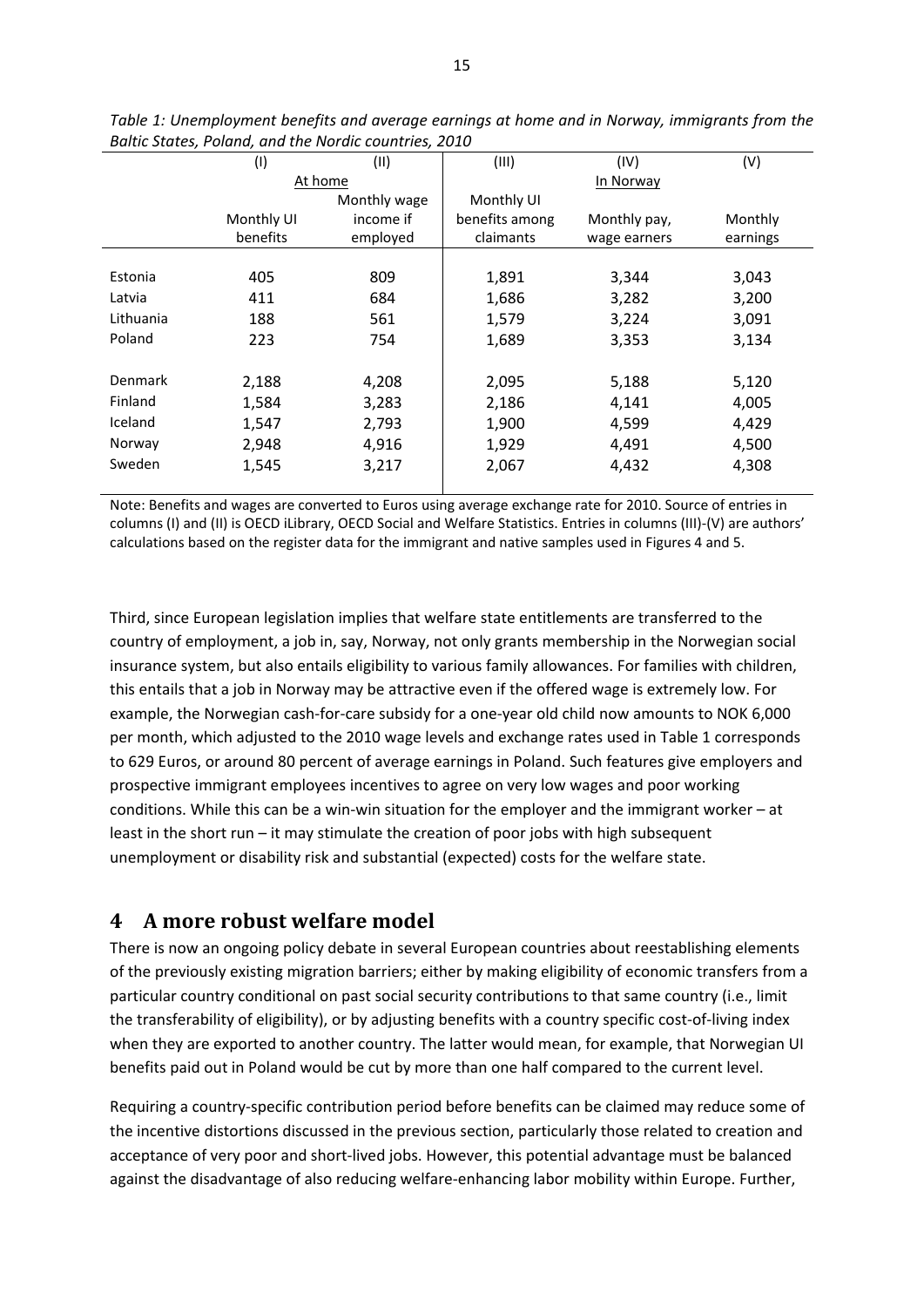introducing cost‐of‐living adjustments to social insurance payments appears to us to be a "dead end." Given that people can travel freely across Europe without notifying authorities of their whereabouts at each point in time, the scope for circumventing downwards cost adjustments appear almost limitless (unless draconian control measures are implemented).

In any case, we will argue that a strategy designed to strengthen the sustainability of the Nordic welfare model primarily must consist of policies aimed at making the welfare system *robust* to the existence of an open European labor market, and not of policies aimed at reversing it.

How can this be achieved in practice? One obvious policy option is to scale down on social insurance programs and thus make the welfare state less generous for everyone. Such a policy might trigger a "race to the bottom", as it seeks to ensure that a country's own welfare state provisions are not too generous relative to those in other countries. Thriftier social insurance would improve work incentives for natives as well as immigrants, and reduce migration distortions generated by crosscountry differences in social insurance systems. However, the relatively generous social insurance programs in the Nordic countries are in place for a reason. They reflect voter preferences for a low‐ risk society with sound insurance arrangements in case of sickness, disability, or involuntary unemployment. They also reflect preferences for a relatively egalitarian society with little poverty. Viewed as a whole, the "Nordic model" has been successful in delivering economic growth and high standards of living for the vast majority of its citizens.

Is there an alternative way? We will argue that there is, but obviously not without its pros and cons. We will sketch a policy based on three pillars:

A first pillar consists of ensuring minimum standards in the labor market, including a minimum wage and possibly limitations on the use of temporary contracts. In the absence of such minimum standards, employers will have an incentive to recruit foreign workers with a high expected future income flow from the welfare state as such workers are willing to accept lower wages, ceteris paribus. This may result in an "adverse selection" of foreign workers (from a fiscal point of view), and also imply particularly high social insurance replacements among those who do arrive, as the progressive nature of social insurance entails that the replacement ratio declines with earnings. In a worst case scenario, firms could repeatedly recruit new immigrant workers to temporary and poorly paid jobs, based on the premise that their "real pay" would come from the welfare state. Hence, a benefit of minimum standards is that they may remove externalities arising from the fact that a job contract in, say, Norway, not only commits the employer, but also the Norwegian welfare state, to future payments. Another benefit of minimum standards is that they will reduce average replacement ratios of welfare benefits.

A second pillar consists of transforming the social insurance system from being based on passivating and easily exportable cash transfers to being based on active participation. There is now ample empirical evidence showing that the moral hazard problems in social insurance can be considerably reduced by offering income *through active participation* rather than cash benefits only; see Røed (2012) for a recent overview and discussion of the literature. Participation‐based social insurance further leads to more favorable selection by attracting persons who wish to work and contribute while deterring persons with low work-morale. In relation to longer term spells of both unemployment and sick leave/disability, active participation entails that social insurance payments to a larger extent become contingent on participation in job search, training, communal work, or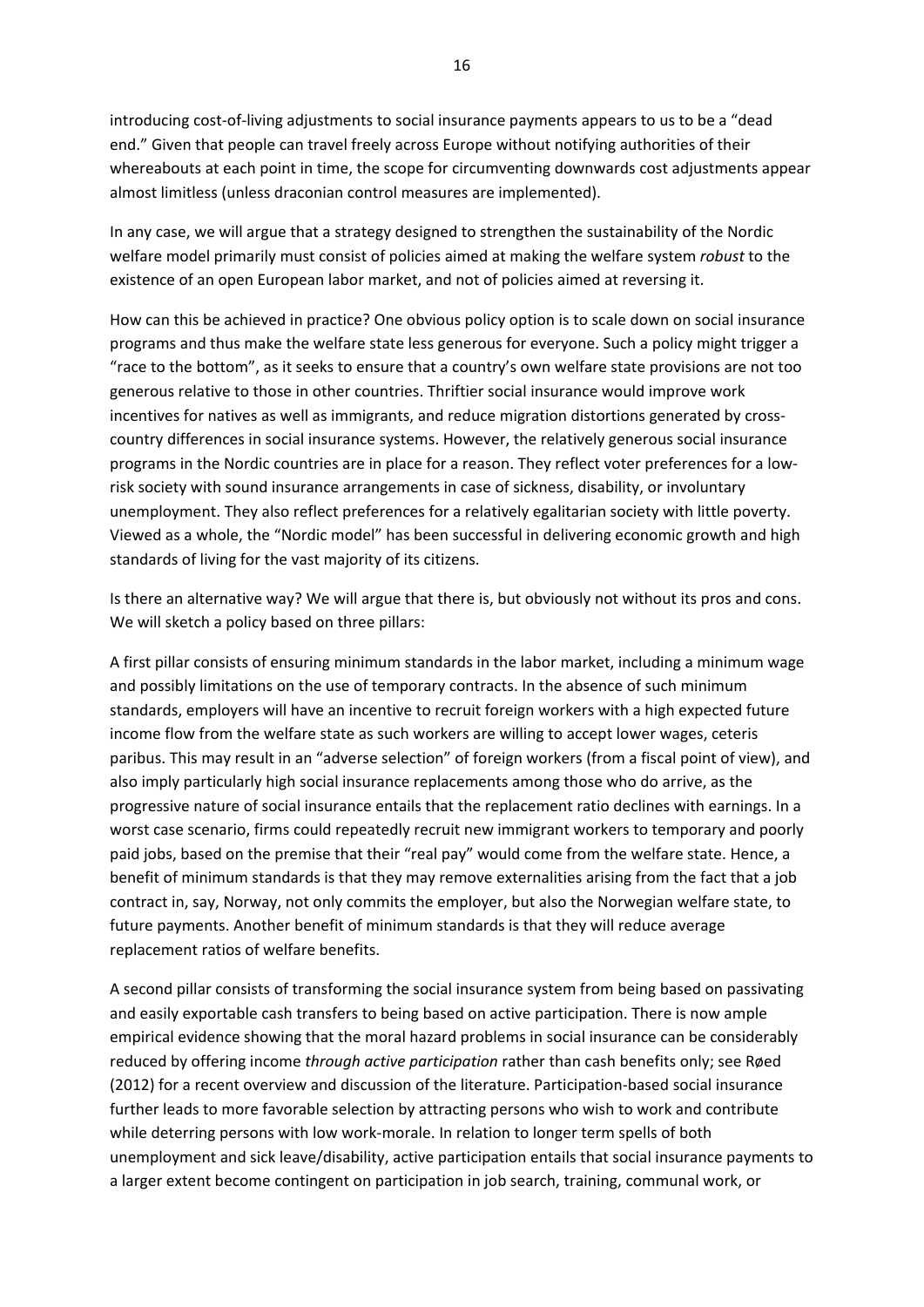vocational/medical rehabilitation programs. In particular, with active participation the design of temporary and permanent disability insurance programs will encourage and support the use of remaining (partial) work capacity, if necessary through the establishment of sheltered employment. A job offer is obviously also more place‐bound than a cash transfer, and cannot readily be exported to a home country with lower costs of living.

The third pillar consists of transforming family allowances from being based on cash transfers to being based on the supply of free/affordable family‐friendly and work‐oriented services. For example, instead of offering (exportable) cash-for-care subsidies, the welfare state can offer highquality child care directly.

Now, all of these policies also have some downsides. Higher minimum standards in the labor market distort the price‐adjustment mechanism in the labor market and may raise unemployment among low‐skilled workers. A more activity‐oriented social insurance system may come with high administration costs and may require a large number of sheltered workplaces adapted for persons with reduced work capacity. Offering publicly provided childcare instead of cash transfers reduces the families' freedom of choice. Finding the optimal policy inevitably involves some tradeoffs. It is about balancing conflicting arguments. The point we wish to emphasize here is that policy makers actually have a range of options. There are viable alternatives to the reintroduction of migration barriers and to benefit-cutting competition. We will also argue that the extension of the common European labor market to include countries with lower economic development implies, ceteris paribus, that the optimal balancing points shift toward higher employment standards and more place‐bound social insurance and family support programs. Hence, if the policy was close to its optimum prior to the enlargements of the European labor market, it probably needs considerable adjustment now.

## **5 Conclusion**

The recent enlargements of the European labor market have brought significant economic gains from a more efficient allocation of workers across national markets. But, the enlargements also represent a considerable challenge for welfare state economies. Drawing on longitudinal administrative records spanning four decades, we have shown that labor migrants from low-income source countries tend to have unstable employment careers with marked overrepresentation in welfare programs. Importantly, this pattern extends to post‐accession labor migrants from Eastern Europe who, despite their initial employment, quickly experience much high rates of unemployment and uptake of unemployment insurance benefits.

If we wish to preserve the freedom of movement across European national borders, welfare state institutions in rich countries need to adapt. Business as usual is not a viable option. As an alternative to cutting into income insurance and family support programs (a race to the bottom), we point out a possible strategy building on three pillars:

i) Raising minimum standards in the labor market to avoid hiring of new immigrant workers based on the implicit understanding between employer and employee that a considerable part of the real future pay is expected to come from the welfare state.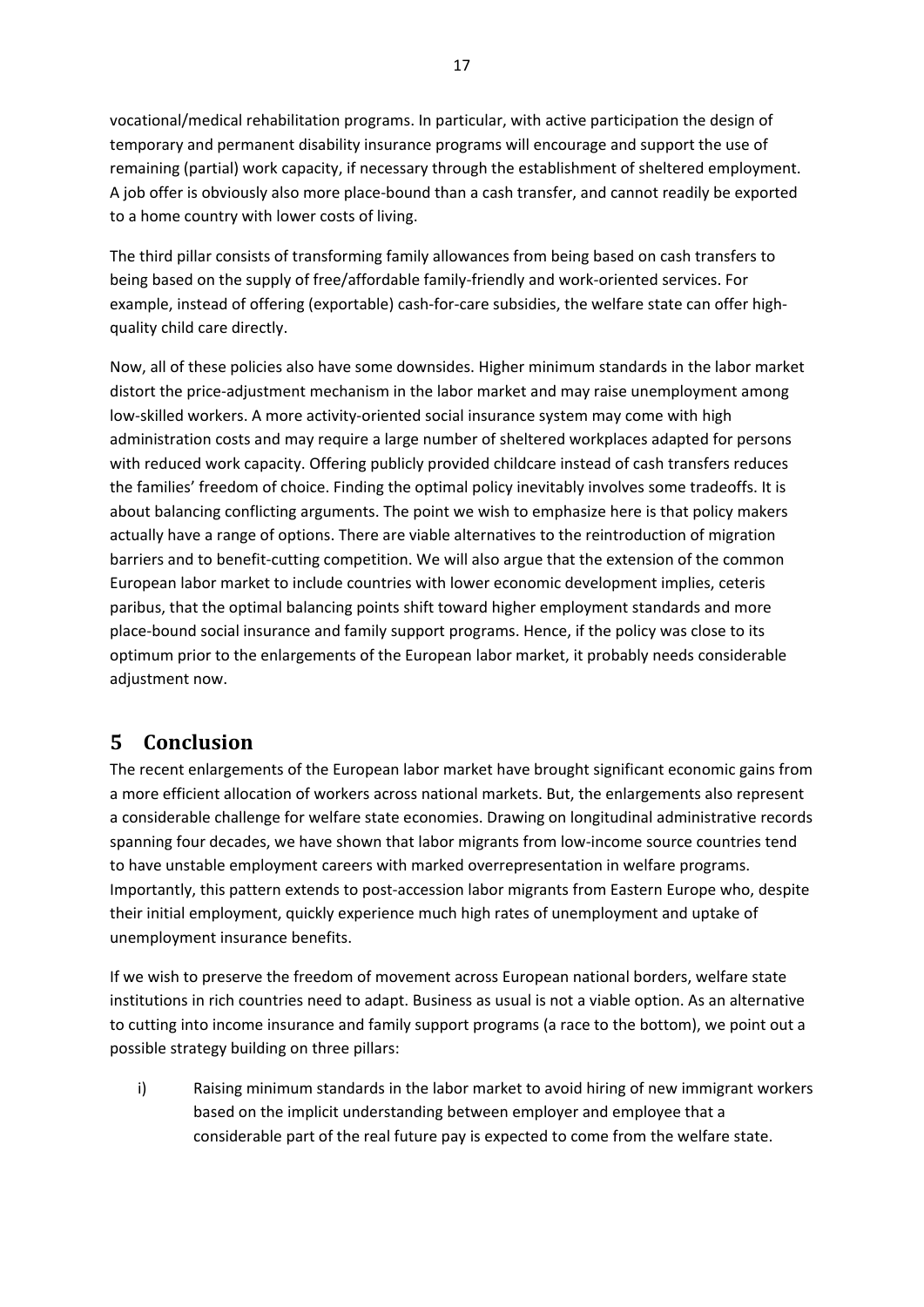- ii) Making income insurance programs more participation oriented to avoid disincentives related to the prospect of work‐free income and to reduce the scope for inflating replacement rates by exporting insurance money to low‐cost countries.
- iii) Substitute place‐bound work‐oriented services like free child care for exportable cash transfers in family support programs to encourage labor supply and contain real replacement rates.

None of these policies comes without costs. But that is definitely true for alternative policies as well, including those of demoting welfare state and social insurance institutions or trying to maintain status quo. Hence, for those who value the ambitions and achievements of the welfare state, the proposed policies may represent the best way forward in order to sustain the generosity of the welfare programs.

#### **References**

Barrett, A., and B. Maître (2013), Immigrant welfare receipt across Europe, *International Journal of Manpower* 34(1), 8‐23.

Boeri, T. (2010), Immigration to the Land of Redistribution, *Economica* 77(308), 651‐87.

Bratsberg, B., Fevang, E., and Røed, K. (2013), Job Loss and Disability Insurance, *Labour Economics* 24, 137–150.

Bratsberg, B., Raaum, O., and Røed, K. (2010), When minority Labor Migrants Meet the Welfare State, *Journal of Labor Economics* 28(3), 633‐676.

Bratsberg, B., Raaum, O., and Røed, K. (2014), Immigrants, Labour Market Performance, and Social Insurance, *The Economic Journal* 124(580), F644‐F683.

Clemens, M.A. (2011), Economics and Emigration: Trillion‐Dollar Bills on the Sidewalk?, *Journal of Economic Perspectives* 25(3), 83‐106.

Kahanec, M., M. Pytlikova, and Zimmermann, K.F. (2014), The Free Movement in an Enlarged European Union: Institutional Underpinnings of Economic Adjustment, IZA DP No. 8456.

Kennan, J. (2012), Open Borders, *Review of Economic Dynamics* 16(2), L1‐L13.

Kvist, J. (2004), Does EU enlargement start a race to the bottom? Strategic interaction among EU member states in social policy, *Journal of European Social Policy* 14, 301‐318.

Mollerstrom, J. (2015), Ethnic fractionalization and the demand for redistribution‐‐Potential implications for the Nordic model, *Nordic Economic Policy Review*, forthcoming.

Nannestad, P. (2004), Immigration as a Challenge to the Danish Welfare State? *European Journal of Political Economy* 20(3), 755‐67.